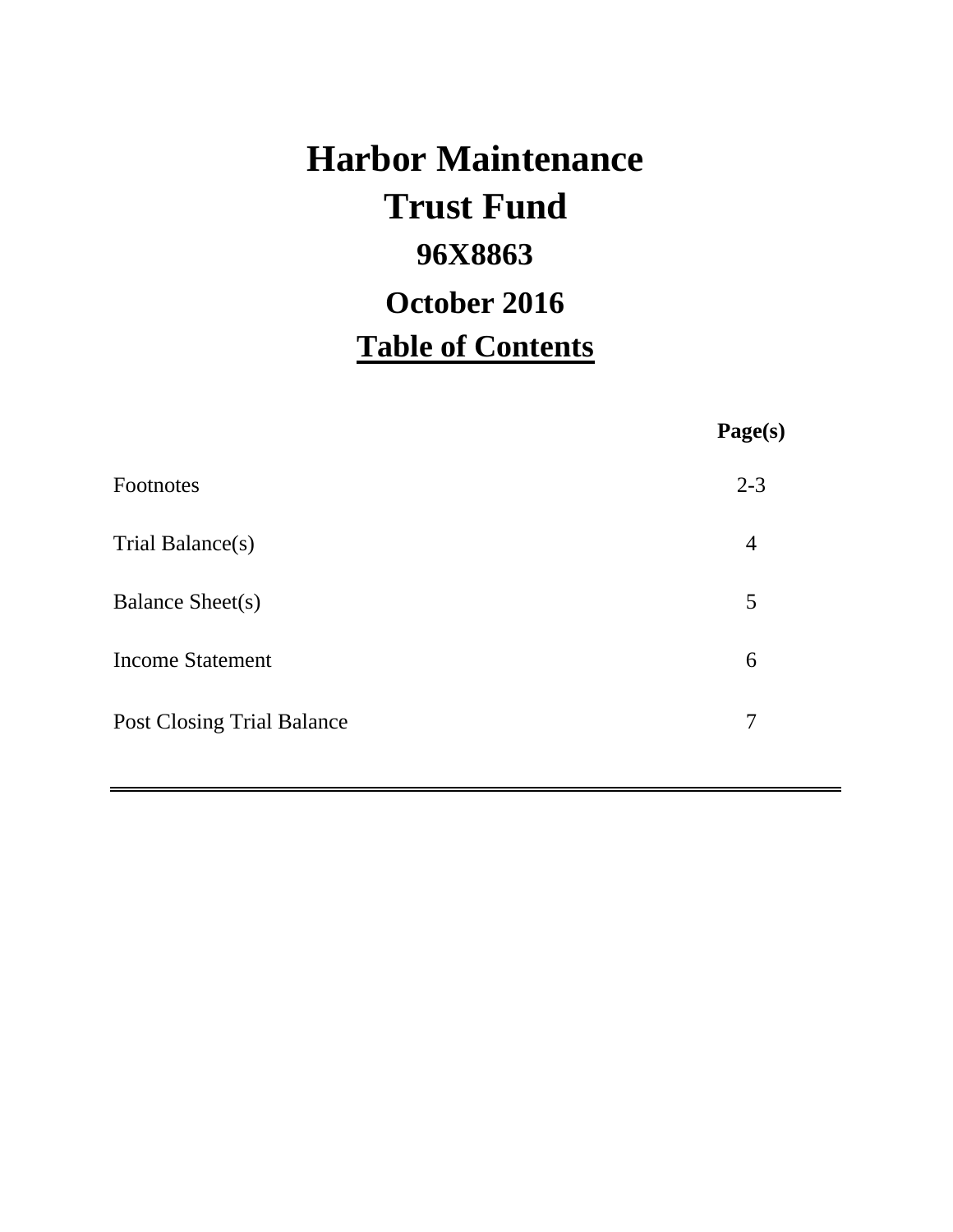## **Harbor Maintenance Trust Fund 96X8863 Footnotes October 2016**

#### **(1) Summary of Significant Accounting Policies**

#### *(a) Reporting Entity*

The accompanying Balance Sheet of the Harbor Maintenance Trust Fund and related Income Statement pertain to the aspects of the Harbor Maintenance Trust Fund that is serviced by the Funds Management Branch (FMB) of the Bureau of the Fiscal Service (Fiscal Service) of the U.S. Department of the Treasury (Treasury). The Harbor Maintenance Trust Fund was created by legislation enacted by the U.S. Congress.

FMB acts as a service organization which processes receipts, disbursements, and transfers related to the Harbor Maintenance Trust Fund based upon information received and recorded by FMB from Treasury's Office of Tax Analysis (OTA) and the Internal Revenue Service (IRS), and the program agency responsible for the trust fund activity, Treasury's Bureau of the Fiscal Service (Fiscal Service), and other Treasury bureaus. As part of its functions, Fiscal Service also manages the investments, maintains related accounting records and supporting documentation, and reports financial activity. The financial activity reported in the accompanying Balance Sheet and Income Statement is limited to the activities performed by FMB.

The program agency is responsible for administering, regulating, and monitoring the program activities funded by the trust fund. The program agency makes all decisions regarding dispositions from the trust funds. As such, the Balance Sheet and Income Statement do not include information regarding the ultimate disposition of amounts transferred from the trust fund to the program agency.

The program agency is responsible for reporting on the financial position of the trust fund. As such, the financial position of the trust fund in the program agency's records may differ from what has been illustrated in the accompanying Balance Sheet and Income Statement.

#### *(b) Basis of Presentation*

The Balance Sheet and Income Statement have been prepared to report the assets and liabilities of the trust funds under the function performed by FMB, and the related activity, in accordance with the measurement and criteria discussed below.

#### *(c) Basis of Accounting*

The Investments on the Balance Sheet and Interest Revenue on Investments reported on the Income Statement are reported using the accrual basis of accounting. All other Accounts and activity reported on the Balance Sheet and Income Statement are reported on the cash basis.

#### *(d) Fund Balance with Treasury*

The Trust Fund does not maintain cash in commercial bank accounts. Treasury processes cash receipts and disbursements. Fund Balance with Treasury represents net revenue, disposition of revenue, and investment activity. Fund balance with Treasury is reported based on the balance reported by the Fiscal Service's Government-wide Accounting and Reporting Modernization Project (GWA) Account Statement and reconciling transactions identified and recorded by FMB.

#### *(e) Interest Receivables*

Interest receivables are calculated and reported by FMB based on the investment terms received and recorded by FMB from Fiscal Service's Federal Investments & Borrowings Branch (FIBB) in the investment confirmations and monthly statements of account.

#### *(f) Investments*

Pursuant to authorizing legislation, the Secretary of the Treasury shall invest, at the direction of the program agencies, such portion of the trust fund balances as is not, in the judgment of the program agencies, necessary to meet current withdrawals. Such investments shall be in non-marketable par value or nonmarketable market-based securities as authorized by legislation. Par value securities are special issue bonds or certificates of indebtedness that bear interest determined by legislation or the Treasury. Market-based securities are Treasury securities that are not traded on any securities exchange, but mirror the prices of marketable securities with similar terms. Both par value and market-based securities are issued and redeemed by FIBB.

FMB follows Treasury fiscal investment policy guidelines. FMB determines the term of the securities purchased based on direction provided by the program agency. The securities are acquired and held in the name of the Secretary of the Treasury for the trust fund. The interest on and proceeds from the sale or redemption of any security held for the trust fund is credited to the trust fund. Investments are selected for liquidation based on the following order: earliest maturity date, lowest prevailing interest rate, and first security in first security out.

Investments are calculated and reported at net cost based on the cost and premium/discount amounts reported to FMB in the investment confirmations and monthly statements of account received from FIBB.

Link to Fiscal Service's Federal Investments & Borrowings Branch Investment Statement of Account: FIB Investment Account Statement FIBB Investment Account Statement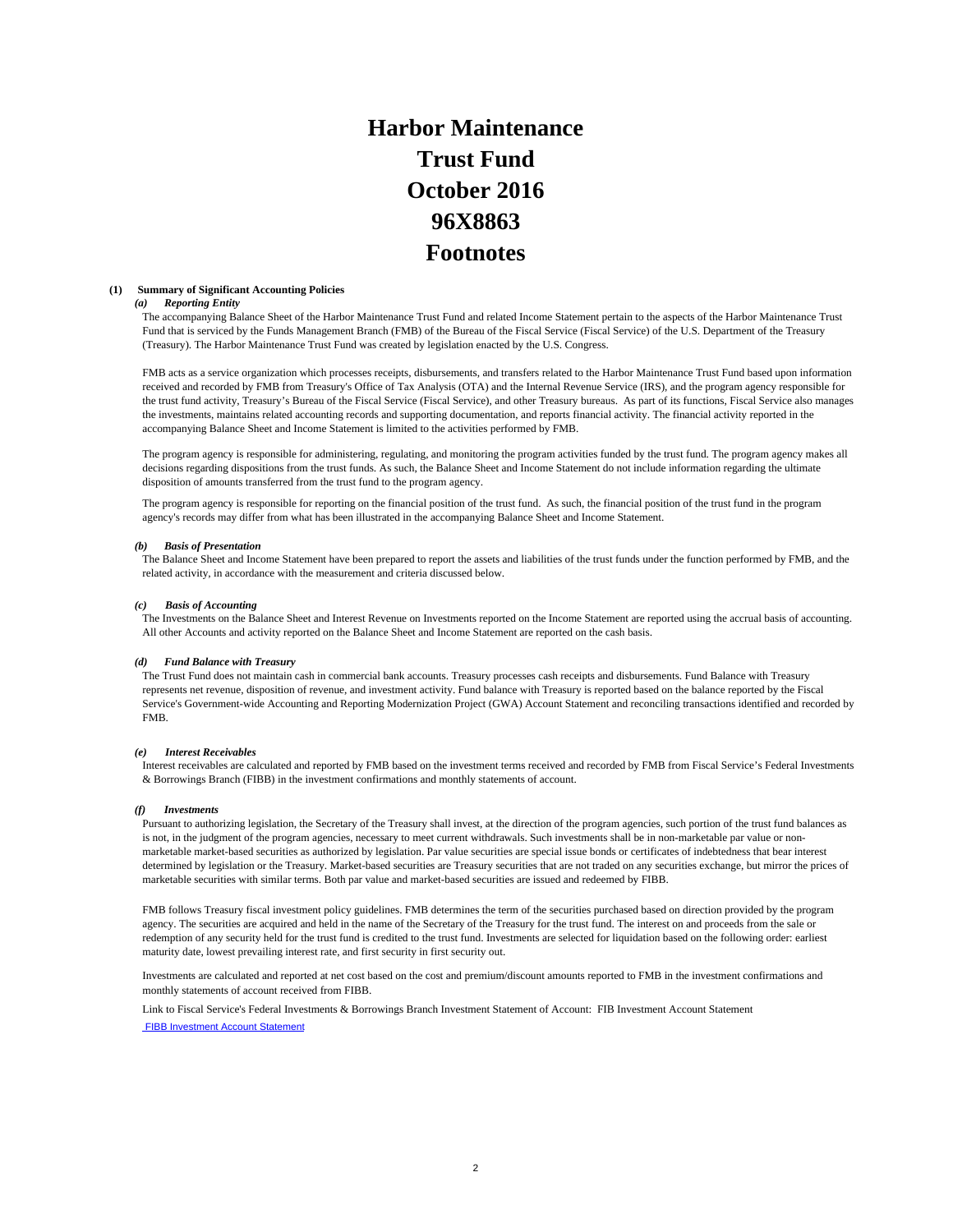### **October 2016 Harbor Maintenance Trust Fund 96X8863 Footnotes (Cont'd.)**

#### *(g) Equity*

Equity is calculated and reported by FMB based on the assets of the trust fund. Equity is calculated as the difference between Total Assets and Total Liabilities.

#### *(h) Interest Revenue*

Interest revenue is reported based on the amounts received and recorded by FMB from FIBB in the monthly statements of account and accrued interest and amortization calculated by FMB. Amortization of any premiums and discounts on investments is calculated and reported by FMB based on the investment terms reported to FMB by FIBB using the straight-line method for investments with a term equal to or less than one year and using the level yield method which approximates the interest method for investments with a term of greater than one year.

As stated above in (c) Basis of Accounting, the Investments on the Balance Sheet and Interest Revenue on Investments reported on the Income Statement are reported using the accrual basis of accounting. The following amounts represent cash basis interest earnings for the current month and the current fiscal year-todate.

**\$910,113.73 \$910,113.73 Current Month Fiscal Year-to-Date**

#### *(i) Revenues*

Pursuant to authorizing legislation, revenue activity recorded in the trust funds consists primarily of interest, penalties, fines, administrative fees, transfers in from program agencies, tax revenues, tax adjustments, tax refunds, premiums, cost recoveries, and other income, which are transferred from the General Fund of the Treasury or from program agencies to the Trust Funds.

Penalties, fines, administrative fees, transfers in from program agencies, premiums, cost recoveries, and other income are reported based on the amounts received and recorded by FMB from Fiscal Service and the program agencies responsible for the respective trust fund activity.

#### *(j) Transfers to Program Agencies*

Dispositions from the Trust Fund are made in accordance with the authorizing legislation to the program agency, which is responsible for the ultimate disposition of such funds, to cover program administration and related costs as defined by law. Transfers to program agencies are calculated and reported based on the disbursement request amounts received and recorded by FMB from the program agency responsible for the respective trust fund activity and the disbursement amounts returned and recorded by FMB from the program agencies responsible for the respective trust fund activity.

#### *(k) Reimbursements to Treasury Bureaus and the General Fund (Operating Expenses/Program Costs)*

In the case of the Harbor Maintenance trust fund, Fiscal Service is authorized by law to receive direct reimbursement from the trust funds for certain administrative expenses (operating expenses/program costs). Also, the Secretary of the Treasury is directed by law to charge trust funds to reimburse the General Fund for administrative expenses incurred by other Treasury bureaus in performing activities related to administering the trust funds. These reimbursement amounts are determined by Treasury based on its assessment of the estimated cost of the services provided. Reimbursements to Treasury bureaus and the General Fund are reported based on the disbursement request amounts received and recorded by FMB from various Treasury bureaus, including the Fiscal Service.

#### **(2) Related Parties**

FMB, on behalf of the Secretary of the Treasury, compiles amounts deposited into the trust fund, invests receipts in Treasury securities, redeems securities and transfers funds to the program agency, maintains accounting records for receipts and disbursements of the trust fund, and reports trust fund financial activity to the program agencies and other interested parties. The program agency, OTA, IRS, and/or Fiscal Service determine the amounts to be deposited in the trust fund. The program agency determines the disposition of the trust fund balances.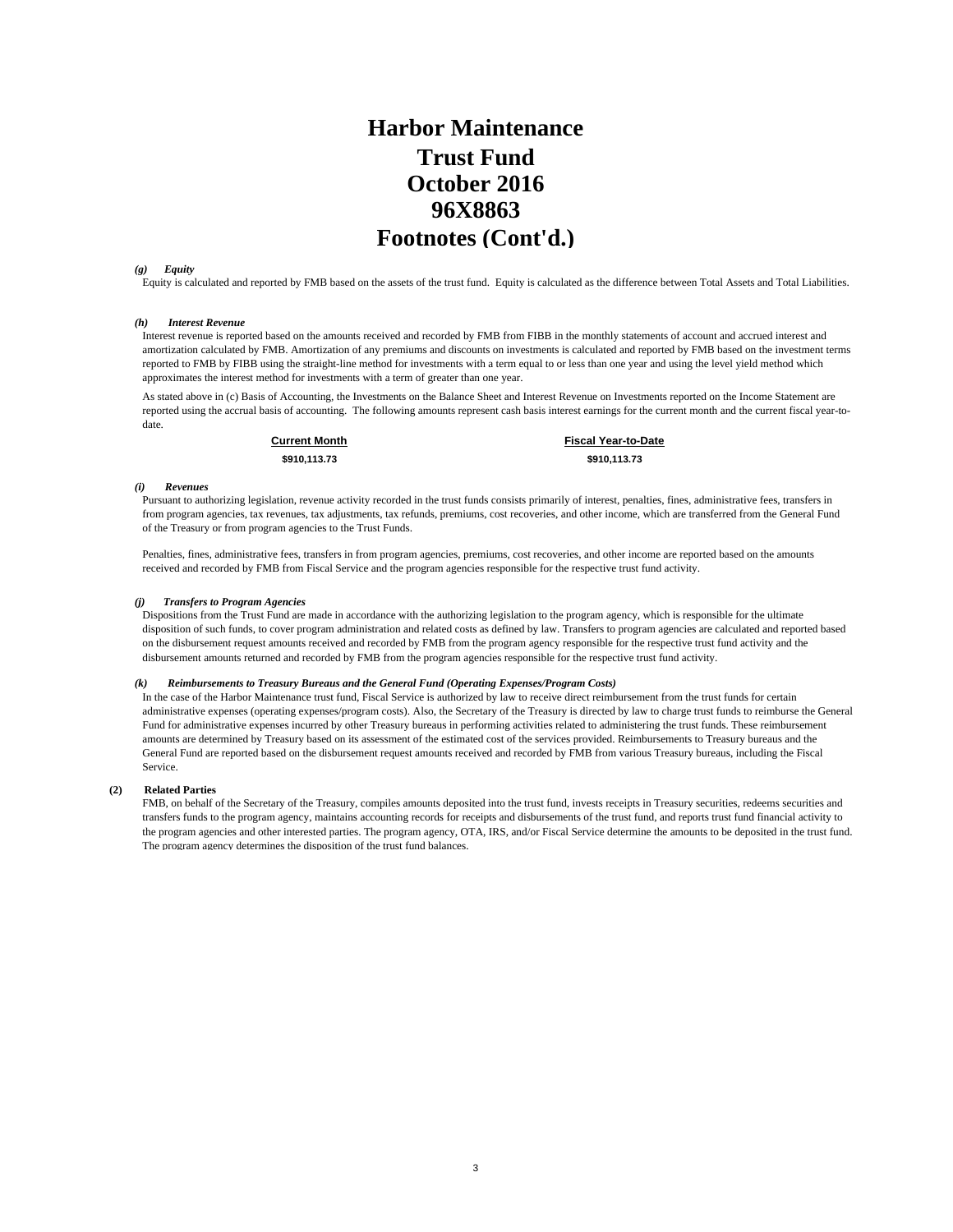#### **Harbor Maintenance Trust Fund 96X8863 Trial Balance - UnauditedOctober 1, 2016 through October 31, 2016**

| Period Name: 2017-01 | Fund:TFM8863DEXXXXXX Program: <all></all> |                          |                          |                                             |                          |                      |                       |                       |
|----------------------|-------------------------------------------|--------------------------|--------------------------|---------------------------------------------|--------------------------|----------------------|-----------------------|-----------------------|
|                      |                                           |                          |                          |                                             |                          |                      |                       |                       |
| <b>USSGL</b>         | <b>BEA Category</b>                       | Year of BA               | <b>Cost Center</b>       | <b>USSGL / Cost Center Description</b>      | <b>Beginning Balance</b> | <b>Period Net Dr</b> | <b>Period Net Cr</b>  | <b>Ending Balance</b> |
| 101000               |                                           |                          |                          | FUND BALANCE WITH TREASURY                  | 106,291,631.01           | 24,118,979,595.17    | 24, 134, 813, 001. 46 | 90,458,224.72         |
| 134200               | $\sim$                                    | $\sim$                   | $\sim$                   | INTEREST RECEIVABLE - INVESTMENTS           | 16,963,883.41            | 4,729,890.71         | 207,688.47            | 21,486,085.65         |
|                      |                                           |                          |                          | <b>INVESTMENTS IN U.S TREASURY</b>          |                          |                      |                       |                       |
| 161000               |                                           |                          | $\blacksquare$           | SECURITIES ISSUED BY THE BUREAU OF          | 8,686,474,542.51         | 24,131,813,001.46    | 24,026,809,817.87     | 8,791,477,726.10      |
|                      |                                           |                          |                          | THE FISCAL SERVICE                          |                          |                      |                       |                       |
|                      |                                           |                          |                          | DISCOUNT ON U.S. TREASURY                   |                          |                      |                       |                       |
| 161100               |                                           |                          | $\overline{\phantom{a}}$ | SECURITIES ISSUED BY THE BUREAU OF          | $-16,578,918.86$         | 702,425.26           | 1,503,864.11          | -17,380,357.71        |
|                      |                                           |                          |                          | THE FISCAL SERVICE                          |                          |                      |                       |                       |
|                      |                                           |                          |                          | PREMIUM ON U.S. TREASURY                    |                          |                      |                       |                       |
| 161200               |                                           |                          | $\overline{\phantom{a}}$ | SECURITIES ISSUED BY THE BUREAU OF          | 95,770,567.79            | 0.00                 | 0.00                  | 95,770,567.79         |
|                      |                                           |                          |                          | THE FISCAL SERVICE                          |                          |                      |                       |                       |
|                      |                                           |                          |                          | AMORTIZATION OF DISCOUNT AND                |                          |                      |                       |                       |
|                      |                                           |                          |                          | PREMIUM ON U.S. TREASURY                    |                          |                      |                       |                       |
| 161300               |                                           |                          |                          | SECURITIES ISSUED BY THE BUREAU OF          | $-61, 105, 532.68$       | 1,681,650.75         | 1,980,298.04          | $-61,404,179.97$      |
|                      |                                           |                          |                          | THE FISCAL SERVICE                          |                          |                      |                       |                       |
| 331000               |                                           |                          |                          | CUMULATIVE RESULTS OF OPERATIONS            | $-8,827,816,173.18$      | 0.00                 | 0.00                  | -8,827,816,173.18     |
| 411400               | D.                                        |                          |                          | TFMA53110010 INTEREST ON INVESTMENTS        | 0.00                     | 910,113.73           | 0.00                  | 910,113.73            |
|                      |                                           |                          |                          | TFMA59970100 CUSTOM DUTIES ON IMPORTS       | 0.00                     | 89,359,141.83        | 0.00                  | 89,359,141.83         |
|                      |                                           |                          |                          | TFMA59970200 CUSTOM DUTIES ON DOMESTICS     | 0.00                     | 358.24               | 0.00                  | 358.24                |
|                      |                                           |                          |                          | TFMA59970400 CUSTOM DUTIES ON FOREIGN TRADE | 0.00                     | 1,098,724.65         | 0.00                  | 1,098,724.65          |
|                      |                                           | <b>BA Sum</b>            |                          |                                             | 0.00                     | 91.368.338.45        | 0.00                  | 91.368.338.45         |
|                      | <b>Sum BEA</b>                            |                          |                          |                                             | 0.00                     | 91,368,338.45        | 0.00                  | 91.368.338.45         |
| <b>Sum USSGL</b>     |                                           |                          |                          |                                             | 0.00                     | 91,368,338.45        | 0.00                  | 91,368,338.45         |
|                      |                                           |                          |                          | TRANSFERS TO ST. LAWRENCE SEAWAY            |                          |                      |                       |                       |
| 412900               | D                                         |                          | TFMA57651800             | DEV. CORP.                                  | 0.00                     | 0.00                 | 3,000,000.00          | $-3.000.000.00$       |
|                      |                                           |                          |                          | TOTAL ACTUAL RESOURCES -                    |                          |                      |                       |                       |
| 420100               | $\overline{\phantom{a}}$                  |                          |                          | <b>COLLECTED</b>                            | 8,776,187,254.66         | 0.00                 | 0.00                  | 8,776,187,254.66      |
| 439400               | D                                         |                          |                          | TFMA53110010 INTEREST ON INVESTMENTS        | 0.00                     | 0.00                 | 910,113.73            | $-910, 113.73$        |
|                      |                                           |                          | TFMA57651800             | TRANSFERS TO ST. LAWRENCE SEAWAY            | 0.00                     |                      | 0.00                  | 3,000,000.00          |
|                      |                                           |                          |                          | DEV. CORP.                                  |                          | 3,000,000.00         |                       |                       |
|                      |                                           |                          |                          | TFMA59970100 CUSTOM DUTIES ON IMPORTS       | 0.00                     | 0.00                 | 89.359.141.83         | -89.359.141.83        |
|                      |                                           |                          |                          | TFMA59970200 CUSTOM DUTIES ON DOMESTICS     | 0.00                     | 0.00                 | 358.24                | $-358.24$             |
|                      |                                           |                          |                          | TFMA59970400 CUSTOM DUTIES ON FOREIGN TRADE | 0.00                     | 0.00                 | 1,098,724.65          | $-1,098,724.65$       |
|                      |                                           |                          |                          | XXXXXXXXXXX DEFAULT CAM1                    | $-8,776,187,254.66$      | 0.00                 | 0.00                  | $-8,776,187,254.66$   |
|                      |                                           | <b>BA Sum</b>            |                          |                                             | $-8.776.187.254.66$      | 3.000.000.00         | 91,368,338.45         | $-8.864.555.593.11$   |
|                      | <b>Sum BEA</b>                            |                          |                          |                                             | $-8,776,187,254.66$      | 3,000,000.00         | 91,368,338.45         | $-8,864,555,593.11$   |
| <b>Sum USSGL</b>     |                                           |                          |                          |                                             | $-8,776,187,254.66$      | 3.000.000.00         | 91,368,338.45         | $-8,864,555,593.11$   |
| 531100               | $\sim$                                    | $\overline{\phantom{a}}$ |                          | TFMA53110010 INTEREST ON INVESTMENTS        | 0.00                     | 1,277,872.78         | 6,411,541.46          | $-5,133,668.68$       |
|                      |                                           |                          |                          | TRANSFERS TO ST. LAWRENCE SEAWAY            |                          |                      |                       |                       |
| 576500               |                                           |                          | TFMA57651800             | DEV. CORP.                                  | 0.00                     | 3,000,000.00         | 0.00                  | 3,000,000.00          |
| 599700               | D                                         |                          |                          | TFMA59970100 CUSTOM DUTIES ON IMPORTS       | 0.00                     | 0.00                 | 89,359,141.83         |                       |
|                      |                                           |                          |                          |                                             | 0.00                     |                      | 358.24                | $-89,359,141.83$      |
|                      |                                           |                          |                          | TFMA59970200 CUSTOM DUTIES ON DOMESTICS     |                          | 0.00                 |                       | $-358.24$             |
|                      |                                           |                          |                          | TFMA59970400 CUSTOM DUTIES ON FOREIGN TRADE | 0.00                     | 0.00                 | 1,098,724.65          | $-1,098,724.65$       |
|                      |                                           | <b>BA Sum</b>            |                          |                                             | 0.00                     | 0.00                 | 90.458.224.72         | -90.458.224.72        |
|                      | <b>Sum BEA</b>                            |                          |                          |                                             | 0.00                     | 0.00                 | 90.458.224.72         | -90.458.224.72        |
| Sum USSGL            |                                           |                          |                          |                                             | 0.00                     | 0.00                 | 90,458,224.72         | $-90.458.224.72$      |
| <b>TOTAL</b>         |                                           |                          |                          |                                             | 0.00                     | 48,356,552,774.58    | 48,356,552,774.58     | 0.00                  |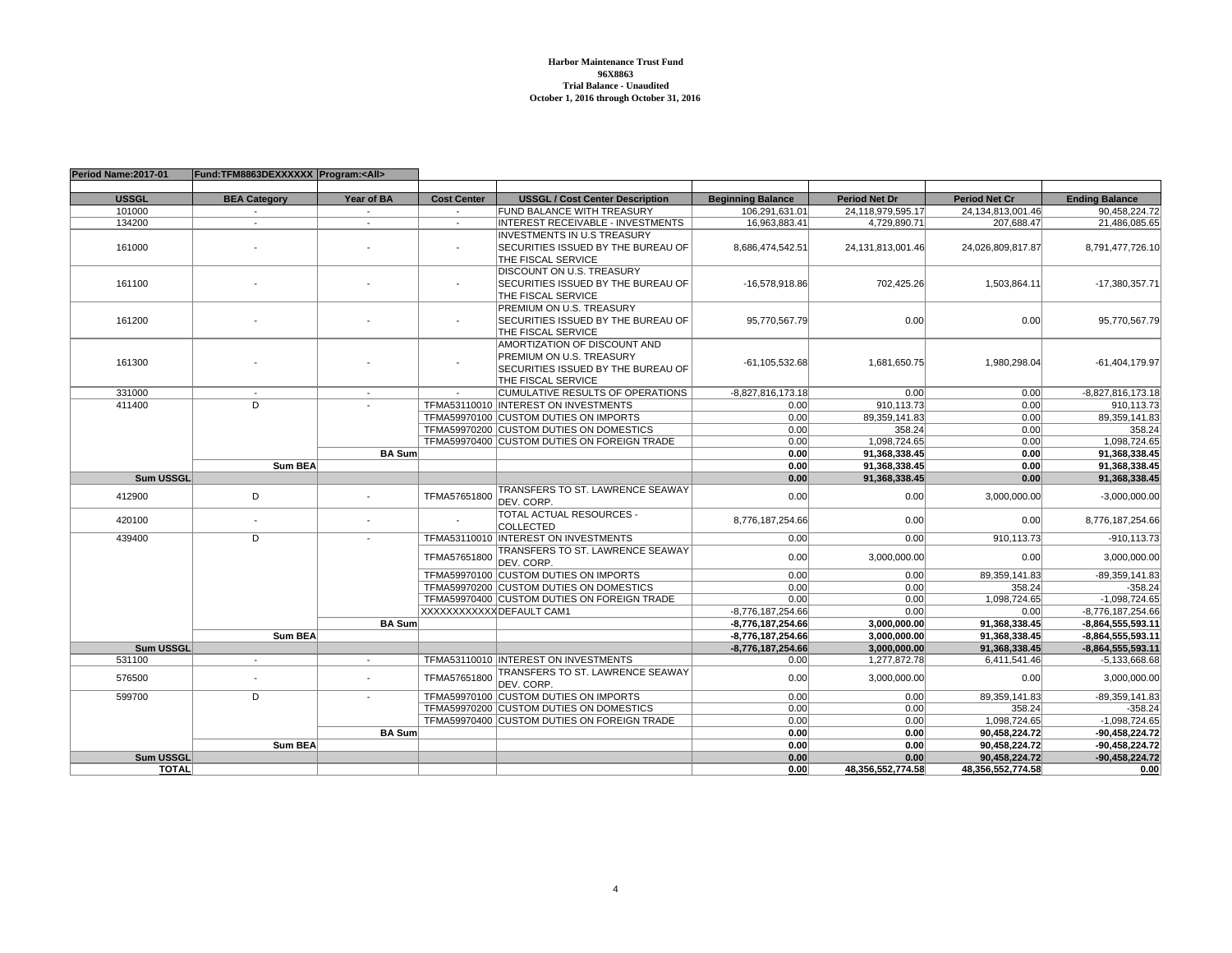### **Harbor Maintenance Trust Fund 96X8863Balance Sheet - Unaudited October 31, 2016**

| Period Name: 2017-01 | Fund:TFM8863DEXXXXXX                                             | <b>Program:<all></all></b> |
|----------------------|------------------------------------------------------------------|----------------------------|
|                      |                                                                  |                            |
| <b>Account Type</b>  | <b>Account Description</b>                                       | <b>Ending Balance</b>      |
| <b>ASSETS</b>        | <b>FUND BALANCE WITH TREASURY</b>                                | 90,458,224.72              |
|                      | <b>INTEREST RECEIVABLE - INVESTMENTS</b>                         | 21,486,085.65              |
|                      | INVESTMENTS IN U.S TREASURY SECURITIES ISSUED BY THE BUREAU OF   |                            |
|                      | THE FISCAL SERVICE                                               | 8,791,477,726.10           |
|                      | DISCOUNT ON U.S. TREASURY SECURITIES ISSUED BY THE BUREAU OF THE | $-17,380,357.71$           |
|                      | <b>FISCAL SERVICE</b>                                            |                            |
|                      | PREMIUM ON U.S. TREASURY SECURITIES ISSUED BY THE BUREAU OF THE  | 95,770,567.79              |
|                      | <b>FISCAL SERVICE</b>                                            |                            |
|                      | AMORTIZATION OF DISCOUNT AND PREMIUM ON U.S. TREASURY            | $-61,404,179.97$           |
|                      | SECURITIES ISSUED BY THE BUREAU OF THE FISCAL SERVICE            |                            |
|                      |                                                                  | 8,920,408,066.58           |
|                      |                                                                  | Total: 8,920,408,066.58    |
| <b>EQUITY</b>        | <b>CUMULATIVE RESULTS OF OPERATIONS</b>                          | $-8,827,816,173.18$        |
|                      | <b>NET INCOME</b>                                                | $-92,591,893.40$           |
|                      |                                                                  | $-8,920,408,066.58$        |
|                      |                                                                  | Total: -8,920,408,066.58   |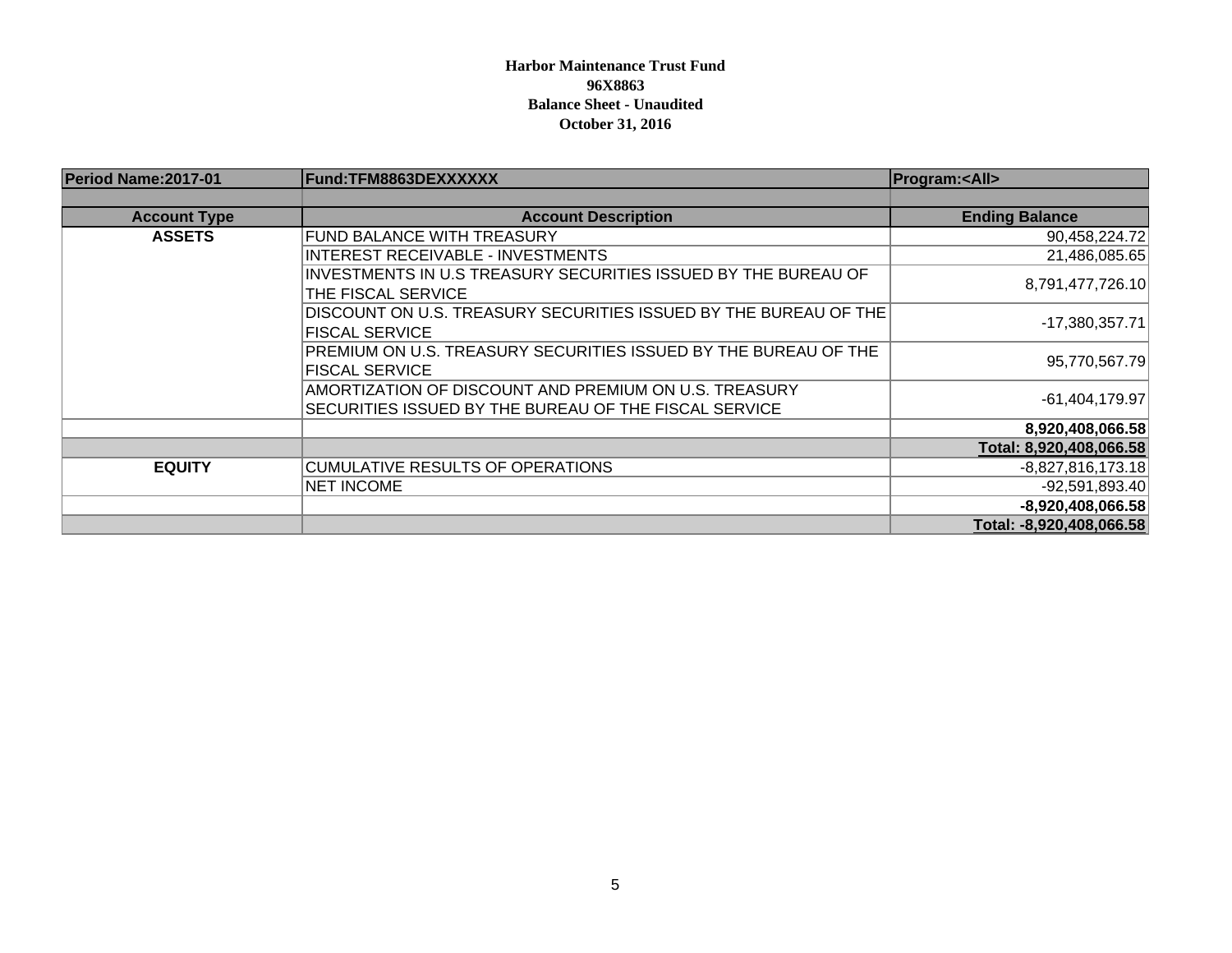#### **Period Name:2017-01 Fund:TFM8863DEXXXXXX Program:<All>**

| <b>Revenue Type</b> | <b>USSGL</b>     | <b>Ussgl Description</b>                                                               | <b>Cost Center</b> | <b>Cost Center Description</b>                         | <b>Activity</b>  | <b>Ending Balance</b> |
|---------------------|------------------|----------------------------------------------------------------------------------------|--------------------|--------------------------------------------------------|------------------|-----------------------|
| <b>INCOME</b>       | 531100           | <b>INTEREST REVENUE - INVESTMENTS - NON</b><br><b>EXCHANGE</b>                         | TFMA53110010       | <b>INTEREST ON INVESTMENTS</b>                         | $-5,133,668.68$  | $-5,133,668.68$       |
|                     | 599700           | <b>FINANCING SOURCES TRANSFERRED IN FROM</b><br><b>CUSTODIAL STATEMENT COLLECTIONS</b> | ITFMA59970200      | <b>CUSTOM DUTIES ON DOMESTICS</b>                      | $-358.24$        | $-358.24$             |
|                     |                  |                                                                                        | TFMA59970400       | <b>CUSTOM DUTIES ON FOREIGN TRADE</b>                  | $-1,098,724.65$  | $-1,098,724.65$       |
|                     |                  |                                                                                        | TFMA59970100       | <b>CUSTOM DUTIES ON IMPORTS</b>                        | -89.359.141.83   | $-89,359,141.83$      |
|                     | <b>Sum USSGL</b> |                                                                                        |                    |                                                        | $-90,458,224.72$ | $-90,458,224.72$      |
| <b>Sum</b>          |                  |                                                                                        |                    |                                                        | $-95,591,893.40$ | -95,591,893.40        |
| <b>EXPENSES</b>     | 576500           | <b>INONEXPENDITURE FINANCING SOURCES -</b><br>TRANSFERS-OUT - OTHER                    | TFMA57651800       | TRANSFERS TO ST. LAWRENCE<br><b>ISEAWAY DEV. CORP.</b> | 3,000,000.00     | 3,000,000.00          |
| <b>Sum</b>          |                  |                                                                                        |                    |                                                        | 3,000,000.00     | 3,000,000.00          |
| <b>TOTAL</b>        |                  |                                                                                        |                    |                                                        | $-92.591.893.40$ | $-92.591.893.40$      |